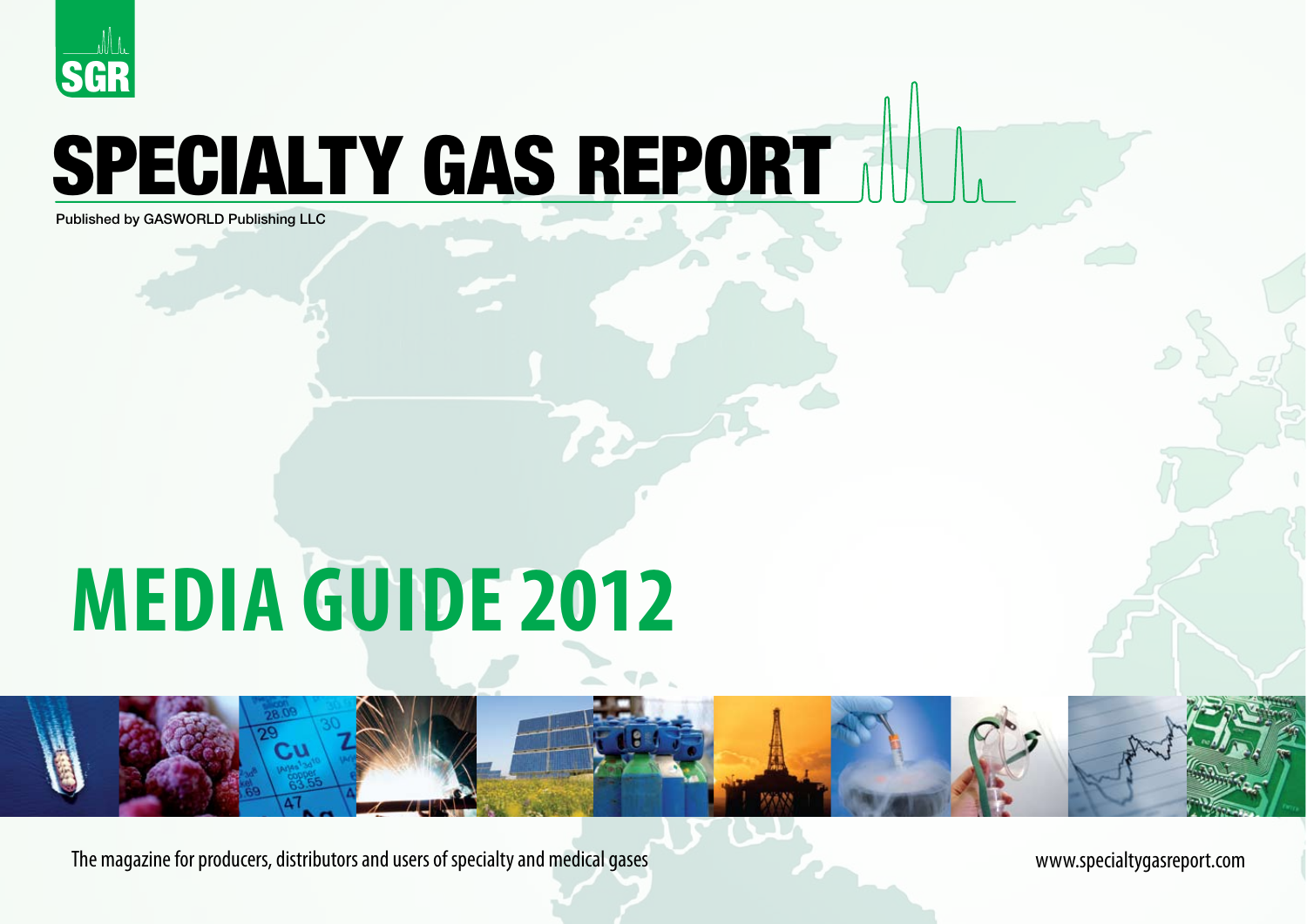#### **2** Introduction Magazine Magazine **Introduction** Magazine

2012 promises to be another interesting year for specialty and medical gases, as technology, regulatory standards and markets continue to move inexorably forward. **Specialty Gas Report** aims to continue its tradition of offering focused and informative articles dedicated to these gases, with input from highly respected experts that you can trust.

In addition, **Specialty Gas Report** is delighted to extend its reach this year to serve you better. Our powerful new website will pull in news from contributors globally, and offer an enhanced directory of companies and organizations within specialty and medical gases. A newsletter service will also be available, to keep you updated with the latest from your industry. We are excited to share several powerful new tools through which **Specialty Gas Report** will help you reach your audience, be that through an advertisement or by spreading the news about your company's achievements in our editorial coverage. Our annual **Master Sourcing Guide** remains another invaluable opportunity to promote your product or service in the gases arena.

**Specialty Gas Report** remains the only publication dedicated to specialty and medical gases. Featuring in **Specialty Gas Report** will spread your message to producers, distributors and end users across North America, and beyond. This guide aims to show you how **Specialty Gas Report** can support your business. We look forward to working with you.

**Specialty Gas Report** magazine is published quarterly, and reaches all levels of personnel involved in specialty and medical gas production, applications, distribution, and marketing. The majority of our readers are based in North America.

The publications are circulated to key industry decision makers. We aim to ensure the magazine gets into the hands of those who make purchasing decisions, to maximize the value to your company when it appears in the publication.

Our editorial coverage targets readers with fact-filled articles that range from the basics of specialty gas production and handling, through to sophisticated application coverage. **Specialty Gas Report** also attends key conferences and events throughout the year, where we circulate additional copies of the magazine to targeted and relevant audiences.

SGR

SPECIALTY GAS Gryog

Chasing change HOW will global and Jow will globaritect<br>low will globaritect a changerty?<br>S changerty?

Volume 14 No. 1 | First Quarter 2011

**Cryogeni** transport The latest trends and he lates are news

**SPECIALTY GAS SPECIA** 

SGR

Arrive prepared with our Pittcon preview  $\overline{\mathcal{M}}$ Maintaining purit

 $\mathbb{C}$ 

Volume 14No. 2 | Second Quarter 2011 Second Quarter Com

SEMIGON WEST 2011

 $\sqrt{2}$  $\sqrt{ }$  $\mathcal{L}_{\mathcal{L}}$  , , , Tips for targeting world markets

SPECIALTY GAS REPORT The Magazine for Producers, Distributors, and Users of Specialty and Medical Gases

 $\overline{\text{SGR}}$  www.specialtygasreport.com :...  $\overline{\text{1}}$ 

Hydrocarbon gases in the semiconductor industry Purification technology for the independent distributor United Vacuum – Consider your options

Volume 14 No. 3 | Third Quarter 201

Specialty Gas Report visits Norco and its NorLab specialty gas operation in Idaho

North by Northwest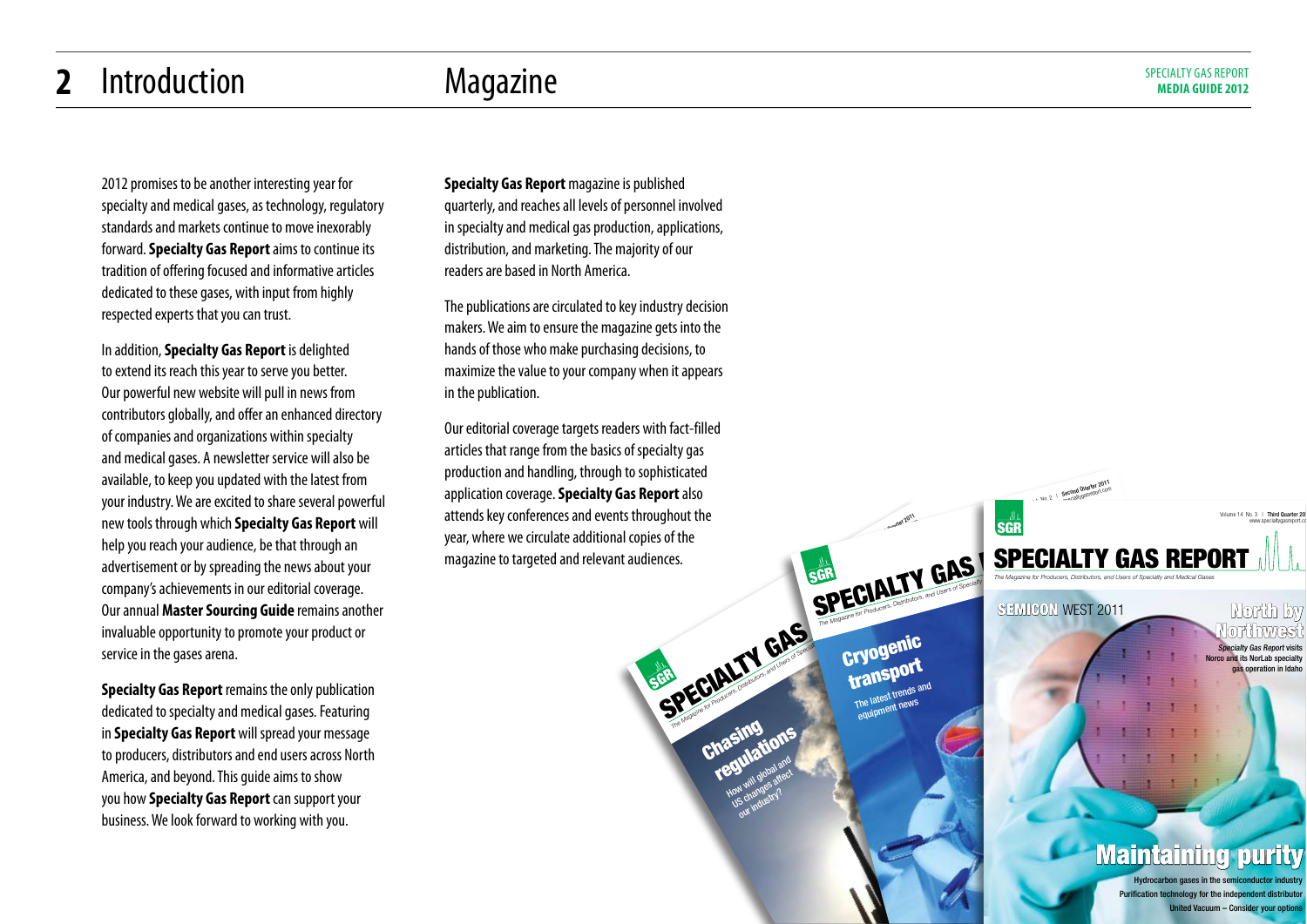## **Ad sizes, artwork specifications and advertising rates 3**  $\blacksquare$

**SIZE 4X 3X 2X 1X**

Outside Back Cover \$2500 \$2700 \$2800 \$3200

Inside Covers 2450 2600 2700 2925

Full Page 2200 2450 2500 2800

One-Half Page Island 1650 1750 1850 1950

One-Half Page 1325 1460 1500 1700

One-Third Page 1050 1100 1150 1275

One-Quarter Page 825 860 900 1050

One-Sixth Page Showcase Ad 400

Whether it is on our website, in our magazine, in the **Master Sourcing Guide** or as part of our newsletters, **Specialty Gas Report** has the advertising options to meet your objectives. **Specialty Gas Report** offers the unique opportunity to target specialty and medical gas professionals. We can help you to hand pick from our range of advertising options to showcase your company and services effectively, at competitive rates. Artwork Specifications Please see our guide opposite for full details. Allow 0.125" bleed around full page and double page spread artwork. Electronic artwork submissions should be supplied at 300dpi by e-mail or CD, in CMYK format and as a PDF, Adobe Photoshop/Adobe Illustrator/TIFF/EPS file. For advertising enquiries please contact **Patrick Carlucci**, Director, Sales & Marketing E-mail: pat.carlucci@specialtygasreport.com Tel: + 1 757.471.1560 Cell: + 1 757.635.2476 Fax: + 1 757.471.2124 **Full Page with bleed** 8.75 W X 11.25 H (includes 0.125 bleed on all sides) Live area should not Exceed 8 X 10.5 **Third Page Vertical** 2.375 W x 10 H **Product Showcase Ad Sixth Page** 2.375W X 4.625H **Quarter Page** 3.68 W x 4.9 H **Third Page Square** 4.96 W x 4.9 H **Third Page Horizontal** 7.5 W x 3.25 H **Half Page Vertical** 3.68 W X 9.96 H **Half Page Horizontal** 7.5 W X 4.9 H **Half Page Island** Vertical 4.96 W X 8 H **Full Page** 7.5 W X 10 H **Contact**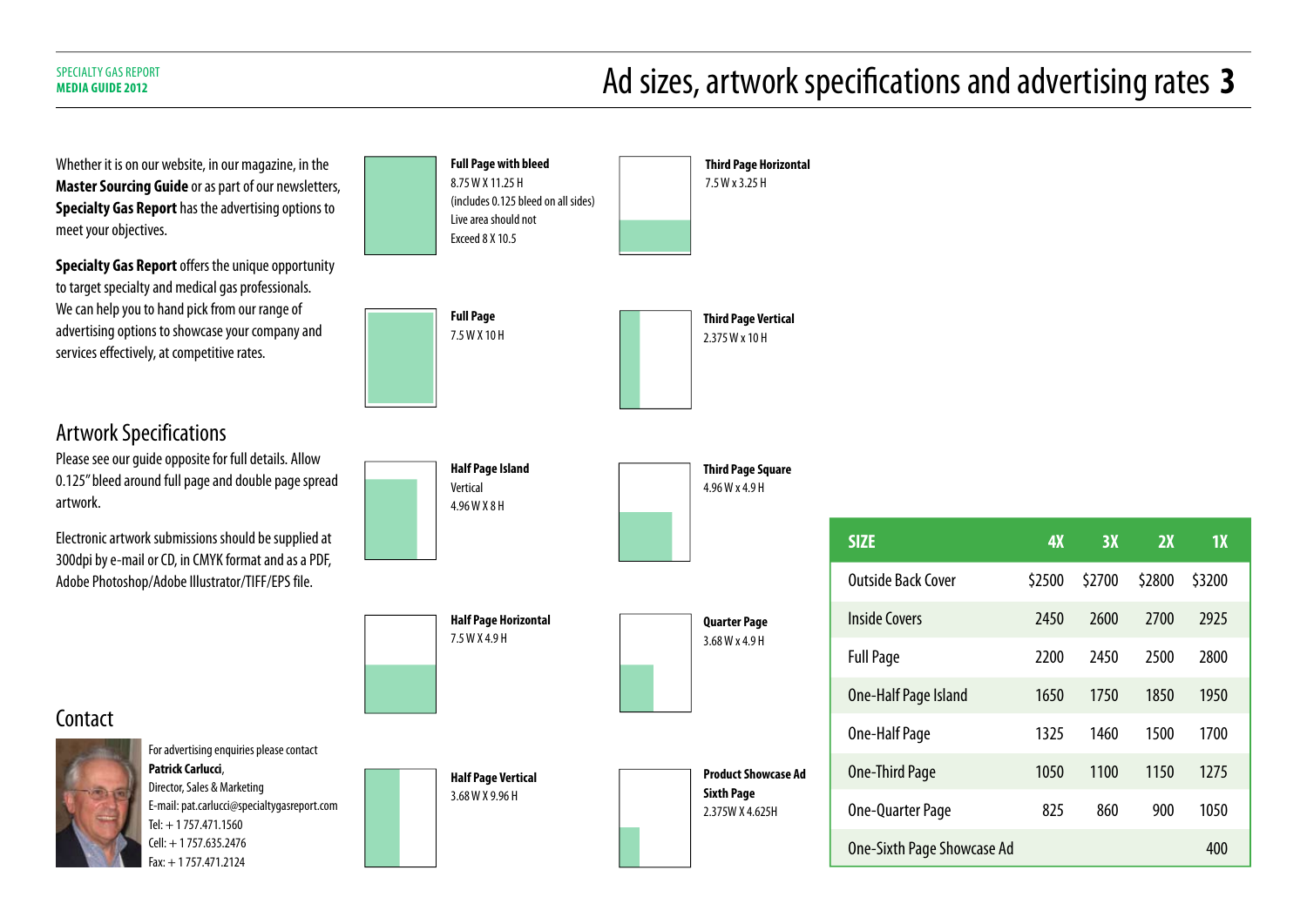## **4** Other opportunities SPECIALTY GAS REPORT





**Belly-bands/Spreadmarkers** A high-impact device, particularly when tipped on a double page spread, because readers have to turn to your advertisement first before they can read the rest of the magazine.

#### **False cover**

The most prestigious advertising position, with branding on the front and back covers of the magazine. Create a huge impact on **Specialty Gas Report's** audience.

**Gatefolds**

Two, three or four-page gatefolds from the inside front cover of within the main book.

#### **\*Prices available upon request**

#### **Inserts**

Cell: + 1 757.635.2476 Fax: + 1 757.471.2124

For advertising enquiries please contact **Patrick Carlucci**, Director, Sales & Marketing E-mail: pat.carlucci@specialtygasreport.com Tel: + 1 757.471.1560

Mailing cards \$750 Single page, 1 or 2 sides \$1200 4 to 8 page brochure \$2300 Larger inserts lnquire



### Other **gas**world publications

Those of you with business beyond North America, or in the wider gases market, may be interested in opportunities in **Specialty Gas Report's** sister publications, too.

#### **gas**world

The focal point for global industrial gas news, views and information

#### **CONTACT EDITORIAL**

Rob Cockerill Tel: +44 (0) 1872 225031 Fax: +44 (0) 1872 260668 E-mail: rob.cockerill@gasworld.com

**ADVERTISING** Patrick Carlucci Tel: + 1 757.471.1560 Cell: + 1 757.635.2476 Fax: + 1 757.471.2124 E-mail: pat.carlucci@specialtygasreport.com

**CONFERENCES**

Katie Hill Tel: +44 (0) 1872 225031 Fax: +44 (0) 1872 260668 E-mail: Katie.hill@gasworld.com

#### **gas**world greater China

Members of Gasworld China receive this bi-monthly Chinese language magazine as well as discounts on Gasworld and other industrial gas events.

**CONTACT**

**EDITORIAL** Phone: +86 150 125 33126 E-mail: china@gasworld.com



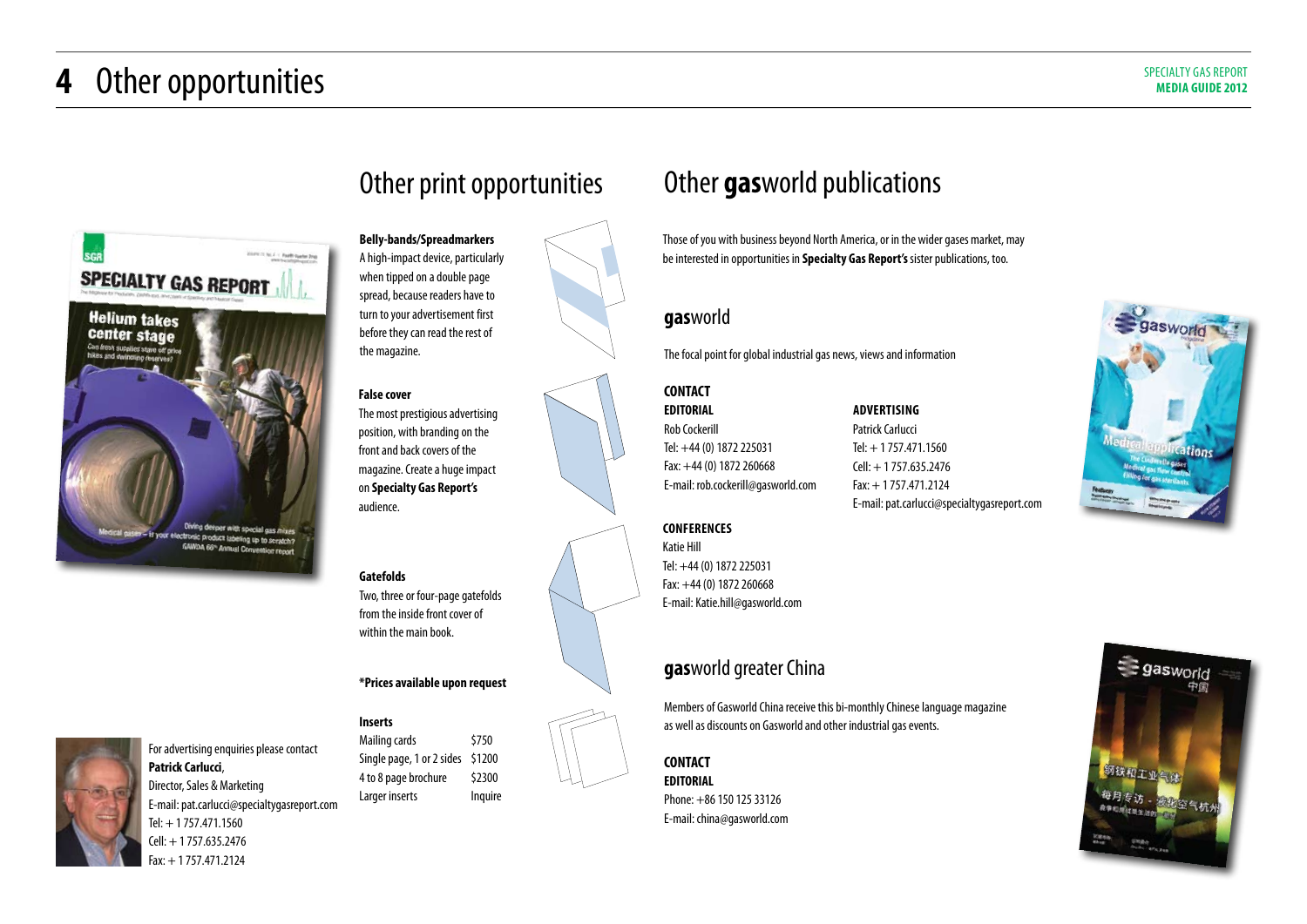## **Master Solution Case Report** and Expecial Ly GAS REPORT Sourcing Guide 5

#### **Master Sourcing Guide**

Our **Master Sourcing Guide**, published annually, is a print publication listing hundreds of suppliers of products and services to the specialty and medical gas industry in over 100 product categories and subcategories.

In addition to this guide being sent to our entire database of gas professionals, including senior managers in Tier 1 companies, equipment companies, distributors and major end-users, copies are also distributed at a number of major events throughout the year.

The **Specialty Gas Report** offers a number of marketing enhancements to the **Master Sourcing Guide** that offers the opportunity to make your listing standout above the crowd and receive the notice and attention of thousands of gas industry equipment and services buyers and specifiers. Call or write for a listing form, or get one at our web site, www.specialtygasreport.com.



#### **Contact:**

#### **2013 edition publication deadlines:**

| Oct 15, 2012 |
|--------------|
| Oct 30, 2012 |
| Oct 1, 2012  |
| Dec 1, 2012  |
|              |

For **Master Sourcing Guide** advertising inquiries, please contact **Patrick Carlucci**, Director, Sales & Marketing E-mail: pat.carlucci@specialtygasreport.com  $Tel: + 1757.471.1560$ Cell: + 1 757.635.2476 Fax: + 1 757.471.2124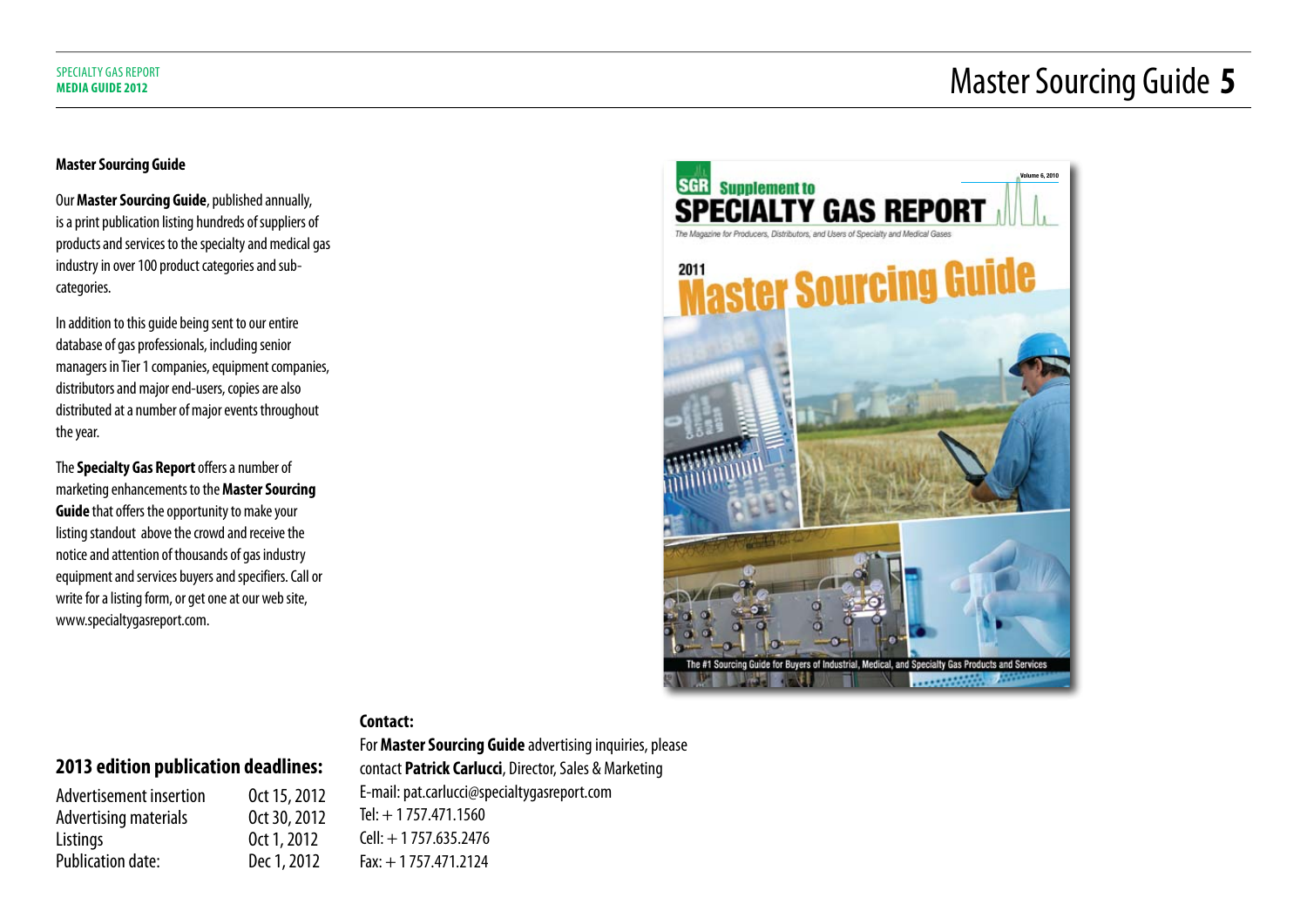## **6** Editorial calendar SPECIALTY GAS REPORT



In-depth editorial materials in **Specialty Gas Report** include technical data, how-to articles, educational and training materials, and market-oriented information on hard goods, instrumentation, and other

equipment for special gas handling, application, and analysis.

We are fortunate to be able to share best practice and advice from leading experts in the specialty gases field, including those active in equipment design, regulatory compliance, and specialist applications. Our contributors come from professional and government organizations as well as from both Tier 1 companies and niche or regional players.

We invite equipment manufacturers to share their latest developments and case studies with our readers. **Specialty Gas Report** also incorporates regular updates from experts at NIST and the EPA on standards, as well as our popular compliance feature series. We also bring you in-person interviews with industry leaders, offering insight into what makes for company and product success from across North America.

We welcome and value reader input on any aspect of the production, marketing, and application of specialty gases. Distributors and manufacturers are solicited for editorial contributions that are of interest to our readers, including, but not limited to, new product and literature releases.

We incorporate input from the field, industry news, a calendar of shows, conferences, and symposiums; and the latest on products, literature, and personnel changes.

#### **Contact:**

Helen Carmichael, Editor helen.carmichael@specialtygasreport.com

#### Quarter 1

#### **Feature focus: Protocols and analysis**

The latest developments in analytical instrumentation **Calorimetry** Moisture analysis Gas standards and traceability Cylinder management and best practice Pittcon Preview Regular compliance article Specialty gas industry news Conference and event reviews Product news Industry insight Insertion Date: January 12, 2011 Publication Date: February 2, 2011

#### Quarter 3

#### **Feature focus: Onsite generation** Medical gas generation in remote and challenging **locations**

Why onsite? Key companies discuss the market Remote control: equipment that operates from afar Vacuum technology: from cylinder to point of use Reference materials and protocols Regular compliance article Specialty gas industry news Conference and event reviews Product news Industry insight Insertion date: July 9, 2011 Publication date: August 3, 2011

#### Quarter 2

#### **Feature focus: Asset Management**

Why track it? - Cylinder tracking pros and cons Cylinder filling equipment On-site fluorine generation Standard Reference Materials Pittcon Review Regular compliance article Specialty gas industry news Conference and event reviews Product news Industry insight

Insertion date: April 12, 2011 Publication date: May 1, 2011

#### Quarter 4

**Feature Focus: Medical** Xenon in medical applications Helium – looking ahead to 2013 Homecare – succeeding in a challenging business environment MRI technology Regular compliance article North America conference preview Specialty gas industry news Conference and event reviews Product news Industry insight Insertion date: October 15, 2011 Publication date: November 2, 2011